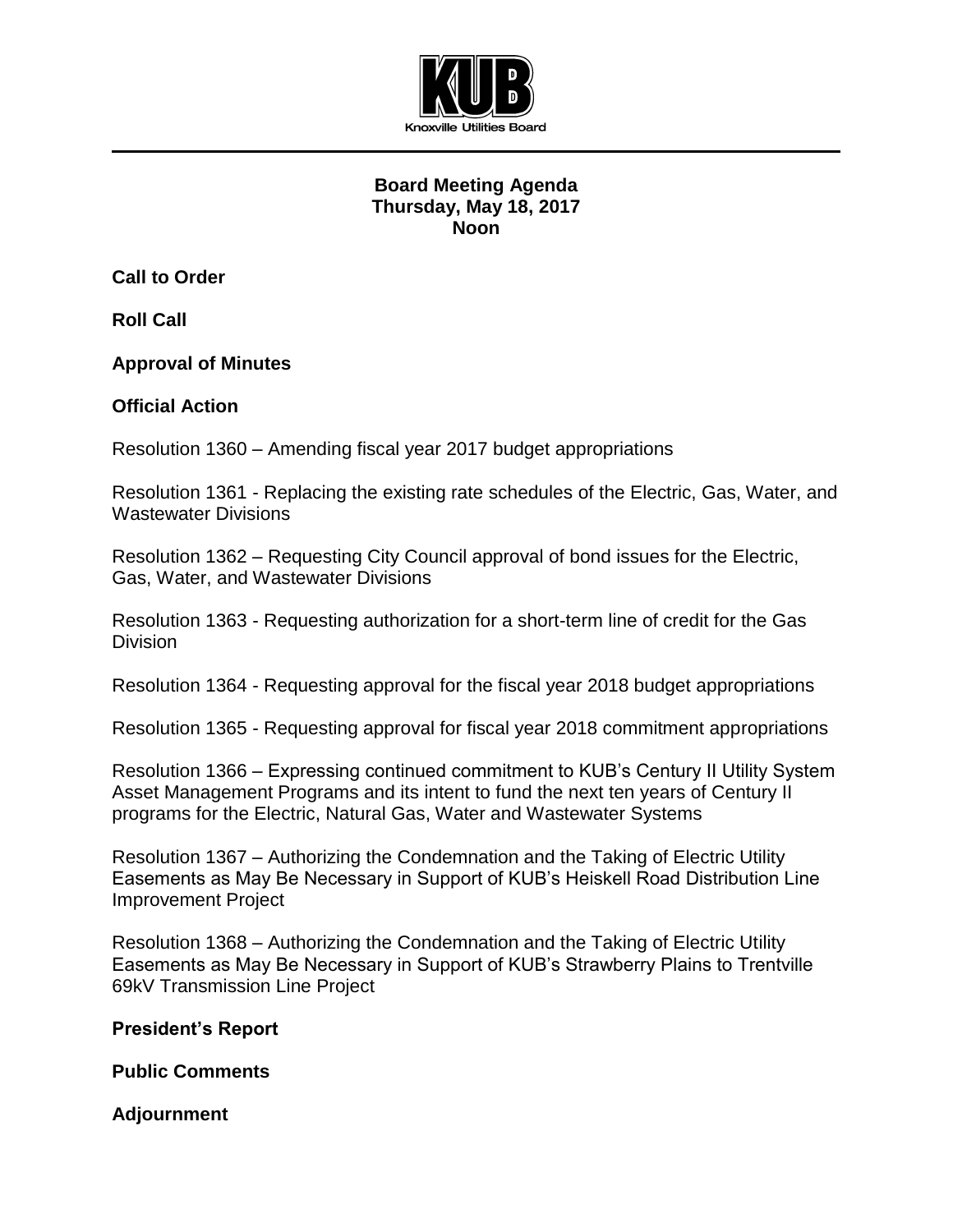#### **Knoxville Utilities Board Board Meeting Minutes Thursday, April 20, 2017, 9:00 a.m.**

## **Call to Order**

The Knoxville Utilities Board met in regular session in the Larry A. Fleming Board Room at 445 S. Gay Street, on Thursday, April 20, 2017, pursuant to the public notice published in the January 7, 2017, edition of the *News Sentinel*. Chair Herbert called the meeting to order at 9:00 a.m.

#### **Roll Call**

Commissioners Present: Jerry Askew, Kathy Hamilton, Celeste Herbert, Sara Pinnell, Tyvi Small, Nikitia Thompson, and John Worden

Commissioners Absent: None

#### **Approval of Minutes**

The Minutes of the March 16, 2017, Board Meeting were approved as distributed upon a motion by Commissioner Askew and seconded by Commissioner Small.

#### **Old Business**

None

#### **New Business**

#### **Resolution 1359, A Resolution Authorizing the sale of Property of the Knoxville Utilities Board Located at 401 State Street to the City of Knoxville**

President Roach advised Commissioners that KUB was contacted by the City of Knoxville last year about the possibility of obtaining a portion of property on which the Promenade Garage is located for use as a public street right-of-way. The new roadway will be used by a proposed development on Gay Street that needs access to the rear of their property for a below-ground parking area. The City will compensate KUB \$50,000 for loss of revenue associated with fewer parking spaces at the Promenade Garage. The City will also reimburse KUB for survey and other associated costs. As part of the agreement with the City, KUB will retain air rights for the property in question. She recognized Julie Childers,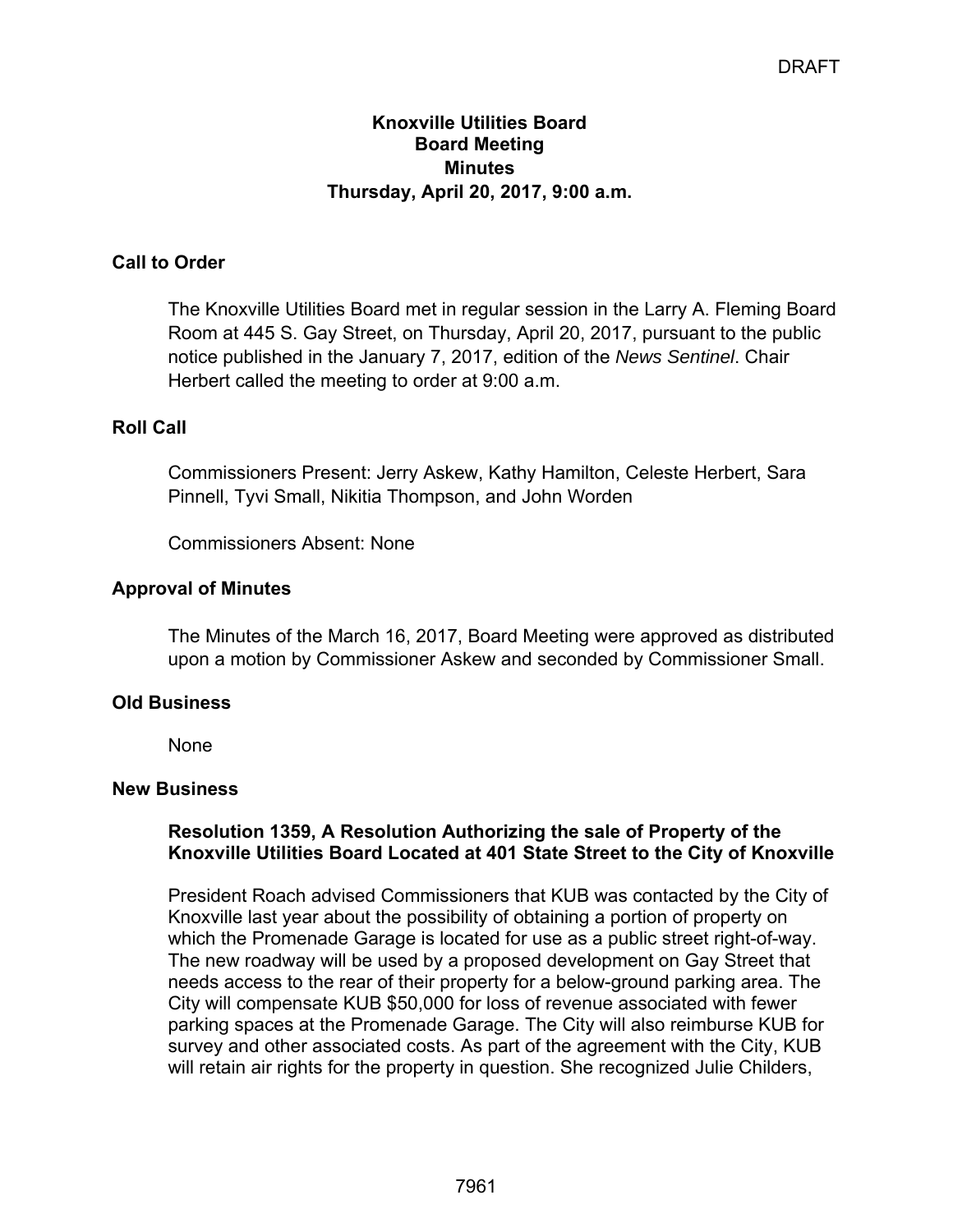#### April 20, 2017

Vice President of Water Systems Engineering, to provide details of the proposed transfer to the City of Knoxville.

President Roach recommended adoption of Resolution 1359 on first and final reading. Her written recommendation is included in Attachment 1.

Upon a motion by Commissioner Pinnell and a second by Commissioner Hamilton, Resolution 1359 *(Attachment 1)* was adopted by a roll call vote on first and final reading. The following Commissioners voted "aye": Askew, Hamilton, Herbert, Pinnell, Small, Thompson, and Worden. No Commissioner voted "nay".

#### **President's Report**

None.

#### **Other Business**

None.

#### **Adjournment**

There being nothing further to come before the Board, Chair Herbert declared the regular meeting adjourned at 9:10 a.m.

#### **Financial Workshop**

President Roach provided an overview of this year's meeting format and reviewed the workshop agenda. She then introduced Gabriel Bolas, Senior Vice President and Chief Engineer, who discussed the electric and natural gas system's infrastructure. Derwin Haygood, Senior Vice President of Operations, discussed the water and wastewater system's infrastructure. Mark Walker, Senior Vice President and Chief Financial Officer, concluded the meeting with a review of the ten-year funding plans for each utility system, including proposed rate increases for the next three fiscal years and an overview of the proposed budget for fiscal year 2018. Mr. Walker advised the Board that resolutions for the proposed rate increases, long-term bonds, gas system line of credit, fiscal year 2018 budget and commitment appropriations, and a resolution endorsing the Board's commitment of Century II funding will be presented for consideration at the May meeting. Mr. Walker also noted that a request for additional budget appropriations for the Water Division for fiscal year 2017 will be presented for Board consideration at the May meeting.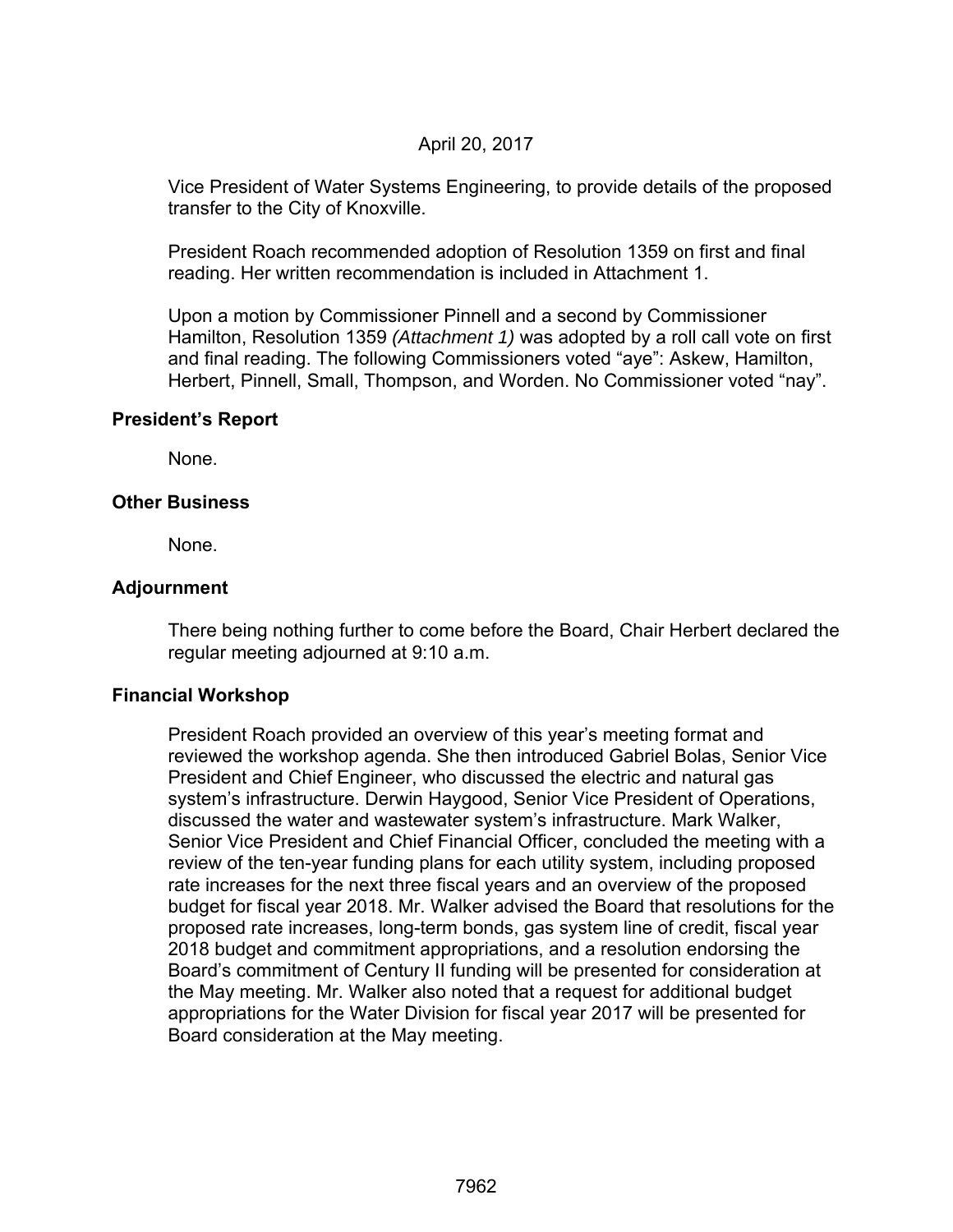April 20, 2017

# **Public Comment**

None

# **Adjournment**

 $\overline{a}$ 

Chair Herbert declared the meeting adjourned at 12:30 p.m.

Celeste Herbert, Chair

Mark Walker, Board Secretary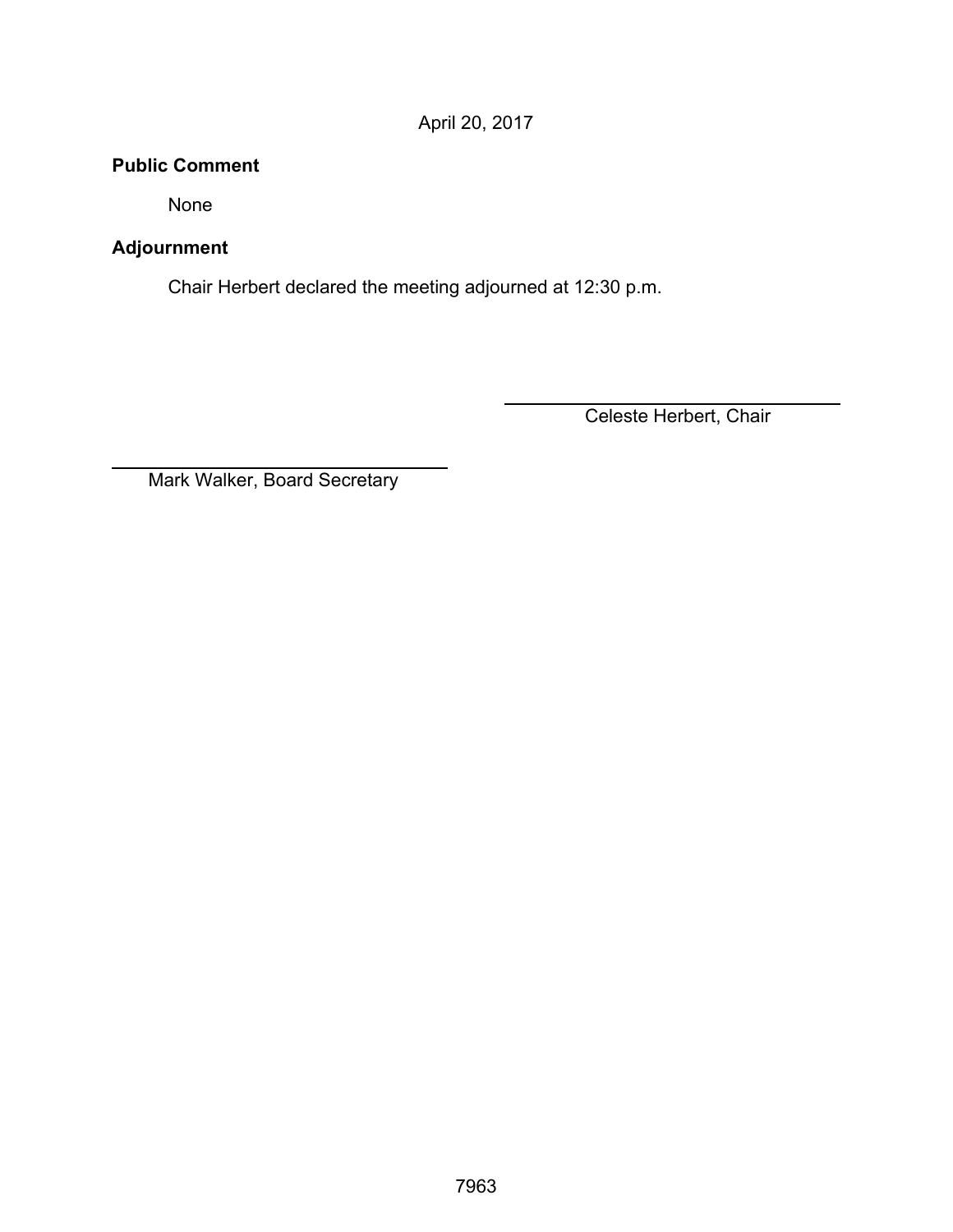# **Attachments**

| Attachment 1 | Recommendation Letter and Resolution 1359, A<br>Resolution Authorizing the sale of Property of the<br>Knoxville Utilities Board Located at 401 State Street to<br>the City of Knoxville | Page(s)<br>7965 - 7967 |
|--------------|-----------------------------------------------------------------------------------------------------------------------------------------------------------------------------------------|------------------------|
|--------------|-----------------------------------------------------------------------------------------------------------------------------------------------------------------------------------------|------------------------|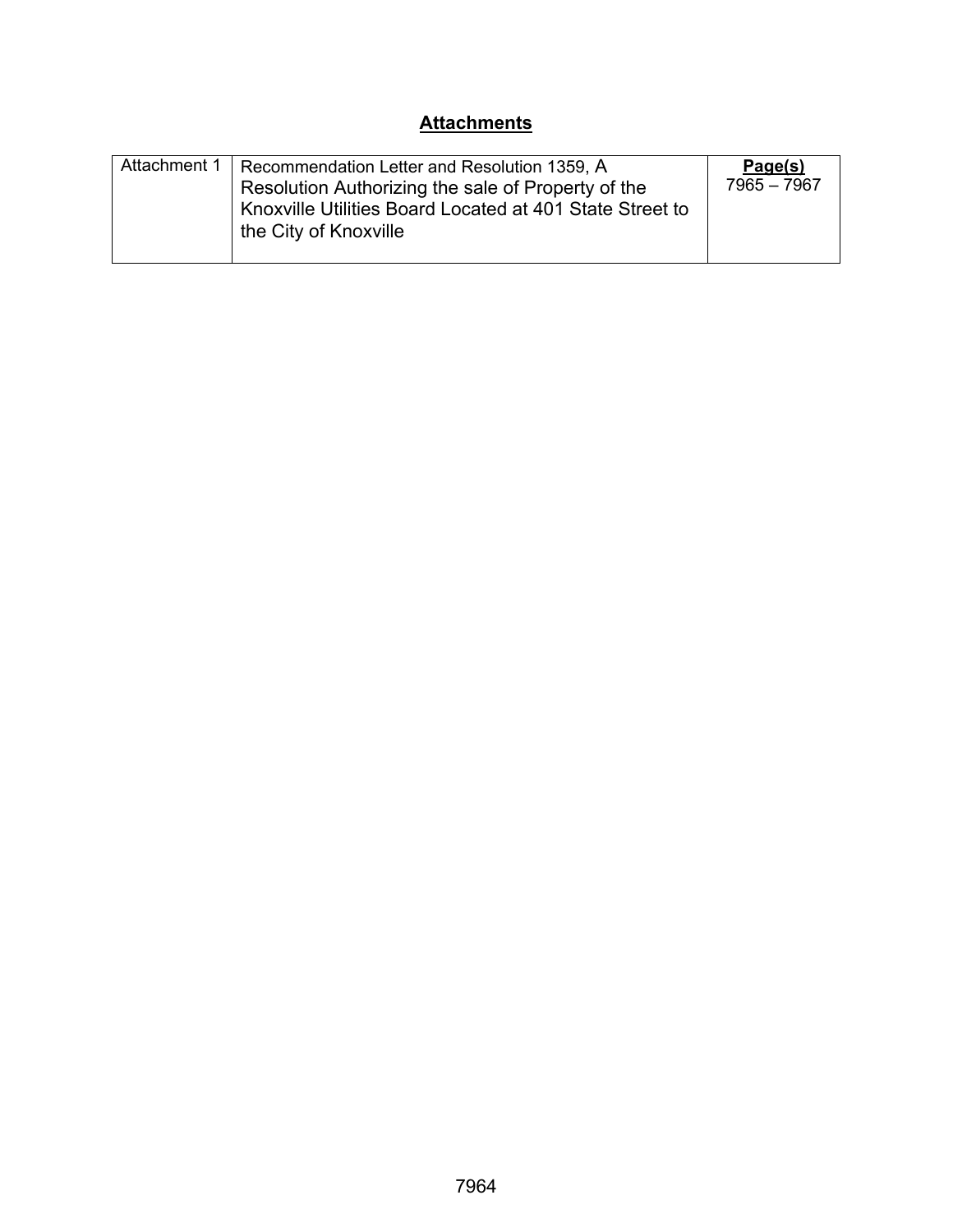

April 14, 2017

Knoxville Utilities Board 445 S. Gay Street Knoxville, Tennessee 37902-1109

Commissioners:

KUB owns the Promenade Parking Garage at 401 State Street, on a parcel of property that is slightly over 1 acre. There is a 16-foot wide strip of property along the northern property line, which KUB does not need for operation of the parking garage. KUB has been approached by the City of Knoxville with a request to purchase this strip of property for public use as road right-of-way, to support continued downtown redevelopment.

State law and bond resolutions authorize the disposition of any real property of KUB which the Board has determined to be no longer useful and necessary for its operations. After consultation with Staff, I have determined that the 0.072 acres sought for public purpose is not useful or necessary for KUB's continued operation of its systems, with the exception that KUB will retain easements for the utility lines that cross the property, as well as air rights over the property.

Through Resolution 1359, which is attached for your information, the Board will approve the sale of a portion of KUB's Promenade Parking Garage property to the City of Knoxville. I recommend adoption of Resolution 1359.

Respectfully submitted,

Nintha Roach

Mintha E. Roach President and CEO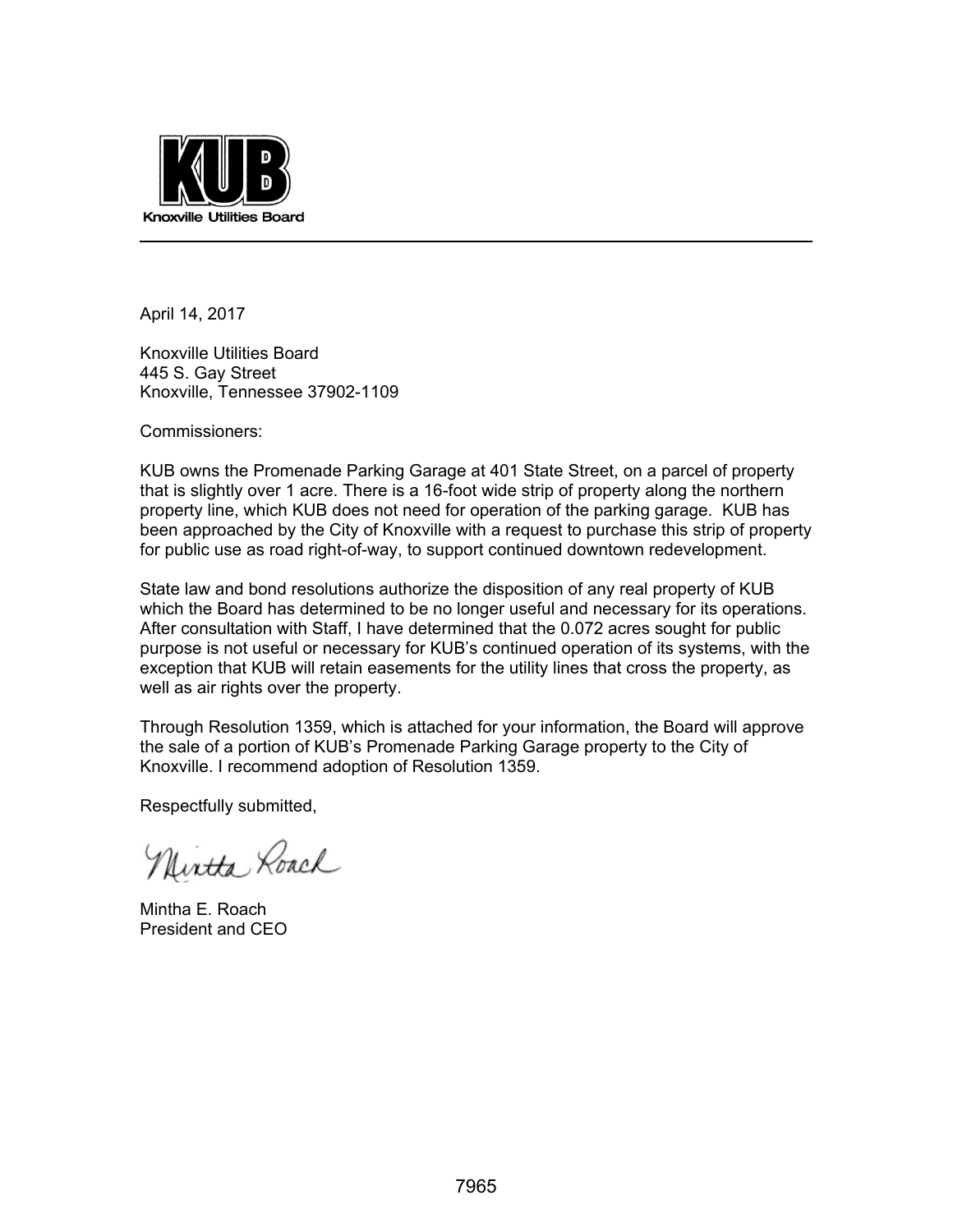## **RESOLUTION NO. 1359**

#### **A Resolution Authorizing the sale of Property of the Knoxville Utilities Board Located at 401 State Street to the City of Knoxville**

**Whereas**, the Knoxville Utilities Board ("KUB") holds title to certain real estate, located at 401 State Street, Knoxville, Tennessee, and being all of CLT Map 095-I, Group A, Parcel 023 recorded in the Knox County Register of Deed's Office at Instrument No. 200005010028815, consisting of approximately 1.125 acres of land and appurtenances (the "Property"), where KUB's Promenade Parking Garage is located; and

**Whereas**, the City of Knoxville ("City") seeks to acquire from KUB a portion of the Property, approximately 0.072 acres in size (the "Surplus Property") for use as a City street right-of-way, a public purpose; and

**Whereas**, KUB, pursuant to Article XI, sections 1106(D) and (T) of the Charter of the City of Knoxville and Section VII of the KUB Procurement Procedures, has the authority, subject to the applicable provisions of any bonds or contracts, to transfer title of real property or any right or interest in such property in connection with the operation of its systems; and

**Whereas**, pursuant to T.C.A. § 12-9-110, public advertising and competitive bidding is not required for the transfer of the Surplus Property where it will be used for a public purpose; and

**Whereas**, the Surplus Property is not useful and necessary for the continued operation of KUB's systems substantially as they now exist, with the exception that KUB will retain easements for its utility lines and facilities, as well as air rights above sixteen (16) feet from current grade, across the Surplus Property; and

**Whereas**, pursuant to Section VII of the KUB Procurement Procedures, the President and CEO has determined that the Surplus Property is not needed by any of KUB's systems; and

**Whereas**, the bond resolutions for KUB authorize the disposal of KUB property which the KUB Board of Commissioners (the "Board") determines to be no longer necessary and useful in the operation thereof.

**Now, Therefore, Be it Hereby Resolved by the Board of Commissioners of the Knoxville Utilities Board**: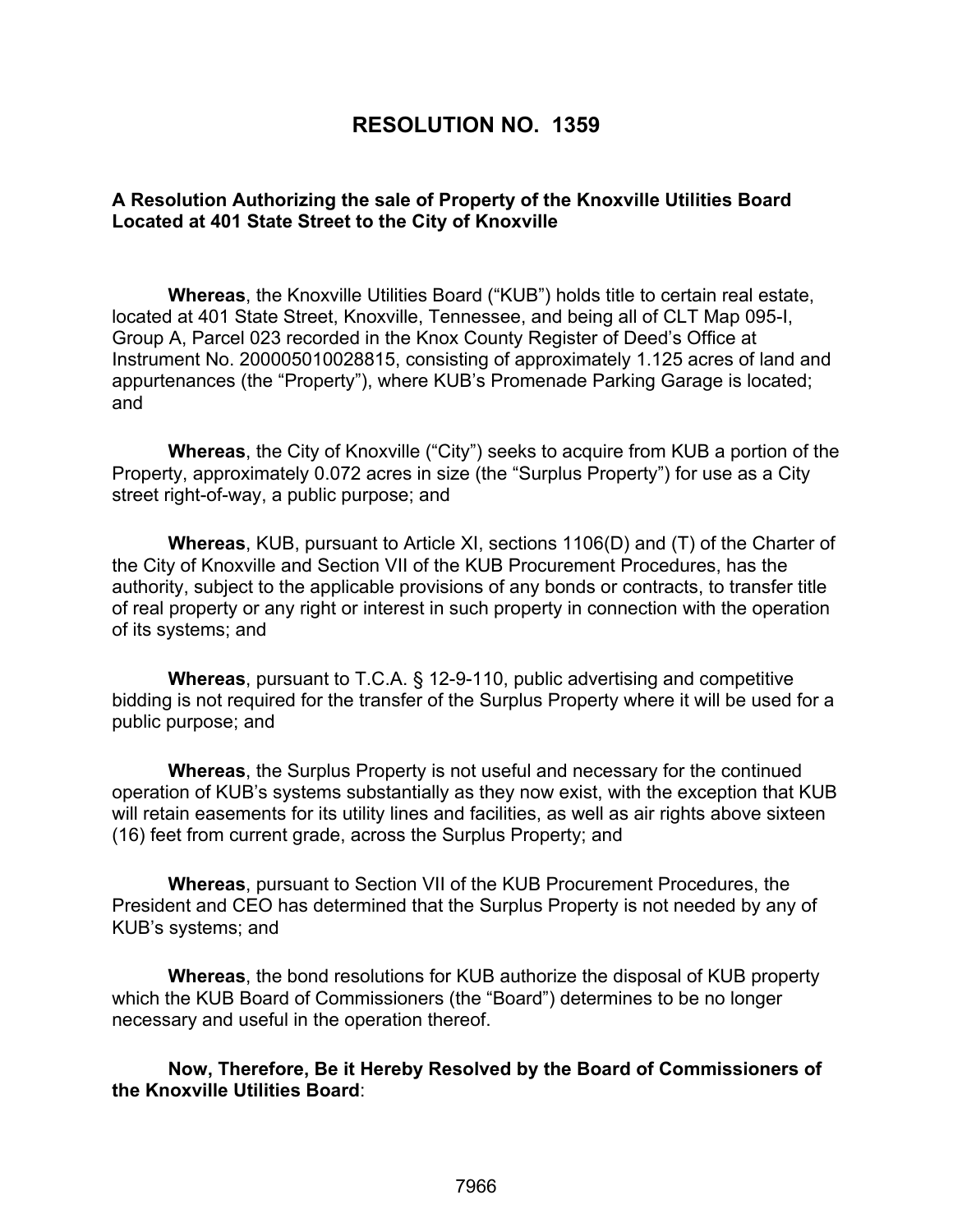**Section 1.** That the Surplus Property is not useful and necessary to the continued safe, efficient and economic operation of any of KUB's systems.

**Section 2.** That it is in the best interest of KUB to sell the Surplus Property to the City of Knoxville.

**Section 3.** That the terms and conditions of the sale, including the purchase price of \$50,000.00, the City's payment of certain expenses associated with the transfer, the City's representation that the Surplus Property will be used for a public purpose, and KUB's retention of Utility Easements for its lines and other facilities and air rights above sixteen (16) feet from current grade across the Surplus Property are fair, reasonable and appropriate.

**Section 4.** That the President and Chief Executive Officer or her authorized designee be, and hereby is, authorized and directed to sell the Surplus Property to the City in a manner consistent with KUB's Procurement Procedures and the City Charter, to execute a deed for the transfer of the Surplus Property and to do all things that the President and CEO or her designee deems reasonable and necessary to effectuate such sale.

**Section 5.** That this Resolution shall take effect upon its passage.

Celeste Herbert/s Celeste Herbert, Chair

 Mark Walker/s Mark Walker, Board Secretary

APPROVED ON 1st & FINAL READING: 4-20-17 EFFECTIVE DATE: 4-20-17 MINUTE BOOK 37 PAGE 7966-7967